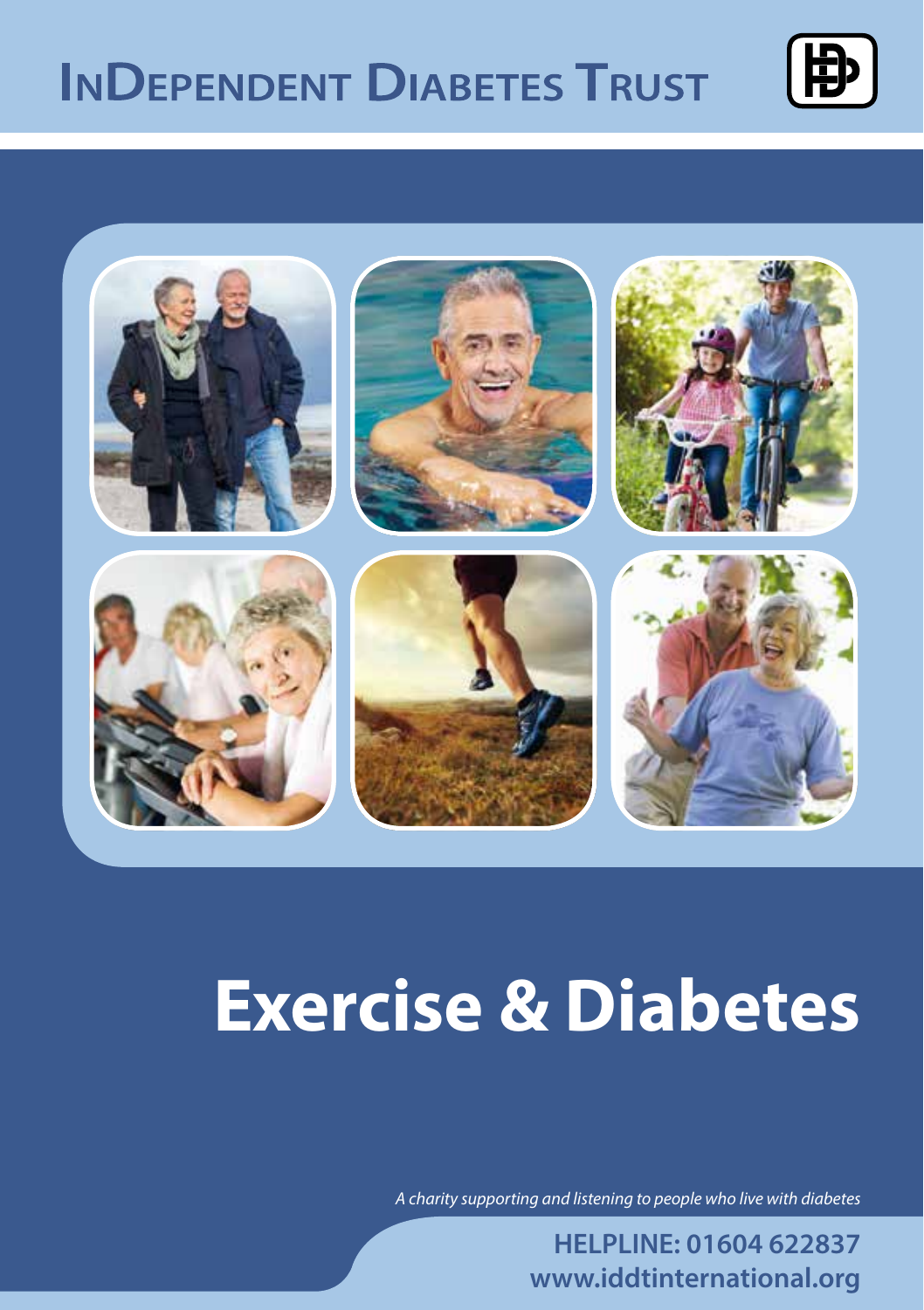- The Trust offers support, understanding and information to people with diabetes and to those who care for them.
- We listen to the needs of people who live with diabetes and do our utmost to offer help and support.
- We raise awareness of important issues for people living with diabetes and lobby governments on issues that affect people's lives.
- We fund research into ways of improving the lives of people with diabetes.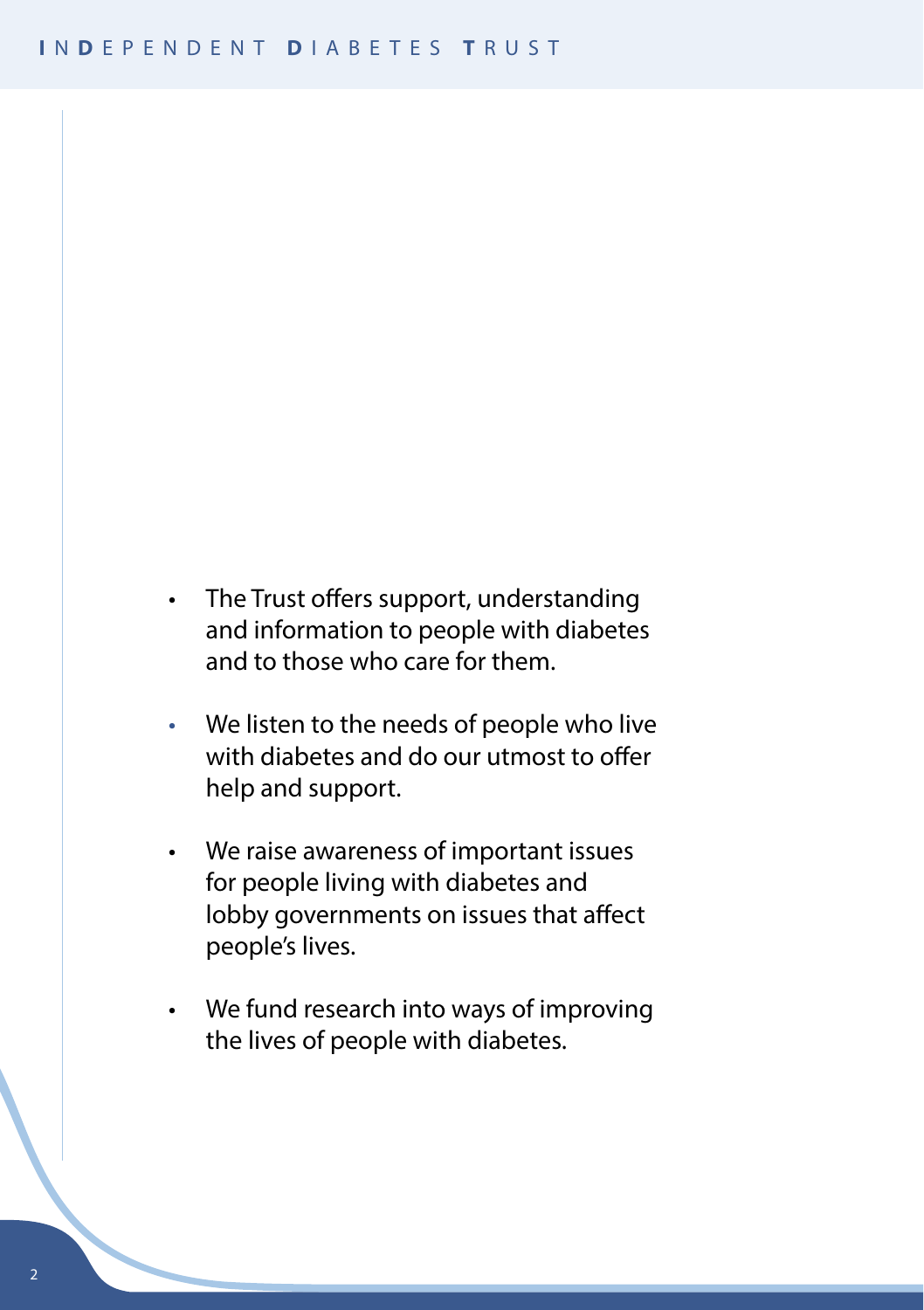## **Introduction**

## **Three important factors in the treatment of Type 1 and Type 2 diabetes**



**Type 1 diagram**<br>**The integral is about** Although Type 1 and Type 2 diabetes are very different conditions, the treatment of both types of diabetes has three factors in common – medication (insulin or tablets), diet and exercise. All three are important, they all affect blood sugar levels and they all affect each other. So in both Type 1 and Type 2 diabetes there is an important relationship between medication (insulin or tablets), diet and exercise and to achieve good diabetic control we have to try to balance all three.

So exercise or physical activity is an essential part of the treatment of diabetes. In addition, it is good for your heart. This message is one that must have reached almost everyone but is it a message that many of us choose to ignore? Maybe we hear it so often that it just washes over us and we ignore it. It may simply be that for those of us that are couch potatoes, the very thought of 'physical activity' is quite off-putting! Or for many of us with busy lives, just the thought of trying to fit in time for 'exercise' is exhausting!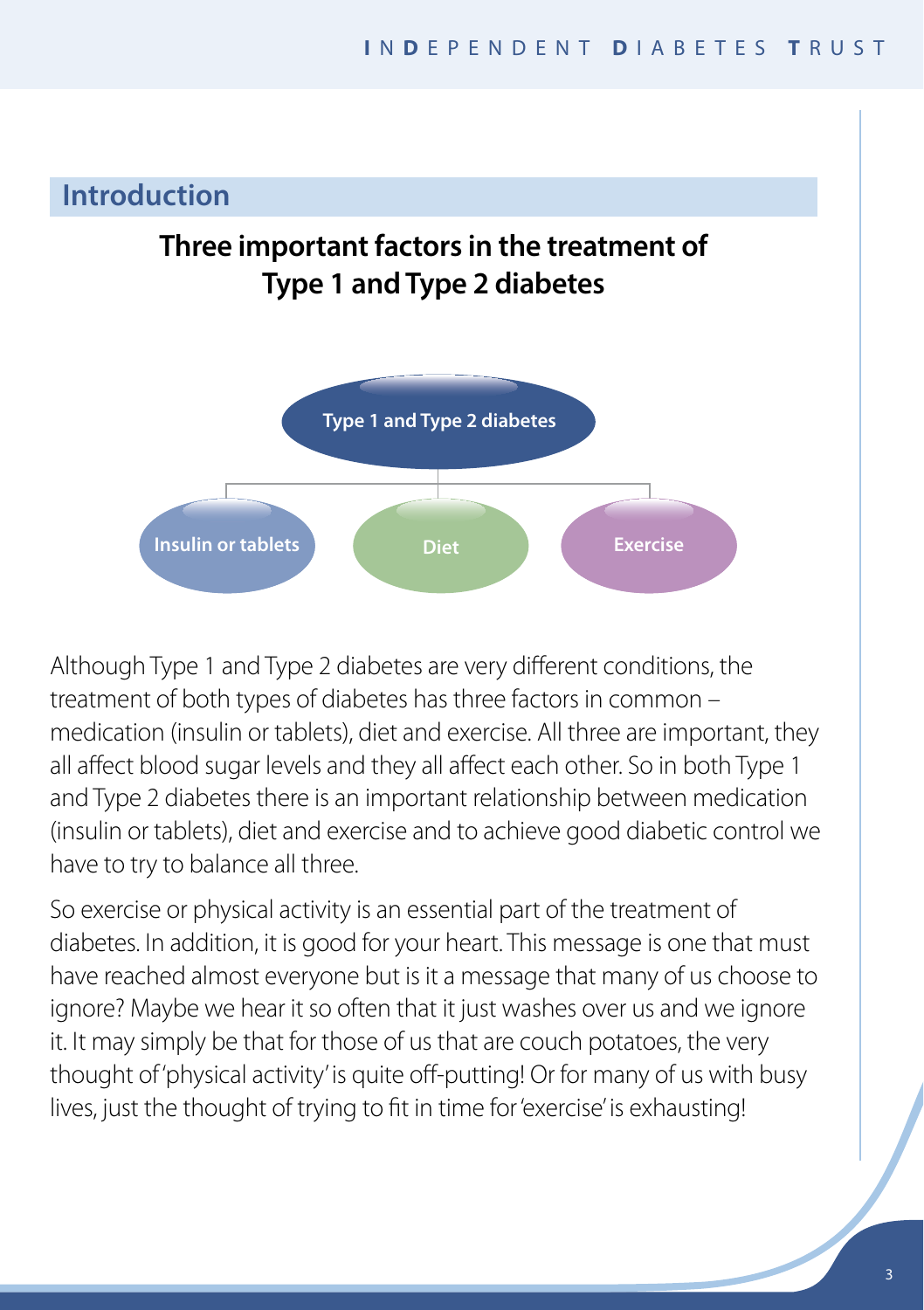Maybe the words 'exercise' and 'physical activity' put us off because they conjure up visions of fit, lithe people visiting a rather expensive gym three times a week! Perhaps the messages would be more effective if they excluded the words 'physical activity' and 'exercise' and simply encouraged us to introduce more activity into our existing lives so we actually achieve greater activity and the health benefits almost without realising it!

There are estimates that although 7 out of 10 adults in the UK do not take enough regular exercise to achieve health benefits to protect their heart, 8 out of 10 adults actually think that they are fit.

## **Facts**

- Physical activity reduces the risk of having a stroke and helps to lower blood pressure.
- It reduces the risk of Type 2 diabetes and osteoporosis.
- It helps to reduce weight in people that are overweight or obese.
- It helps to improve cholesterol levels, decreases triglycerides and increases 'good' cholesterol (HDL).
- Exercise decreases insulin resistance and in people with diabetes this may mean less medication.
- It can help to relieve stress, make you feel better and it can be enjoyable.
- There is no level of activity that has to be achieved to gain health benefits.
- The largest gain in health benefits from increasing physical activity levels is in people who are inactive and who start to take regular exercise such as walking, cycling, dancing or swimming.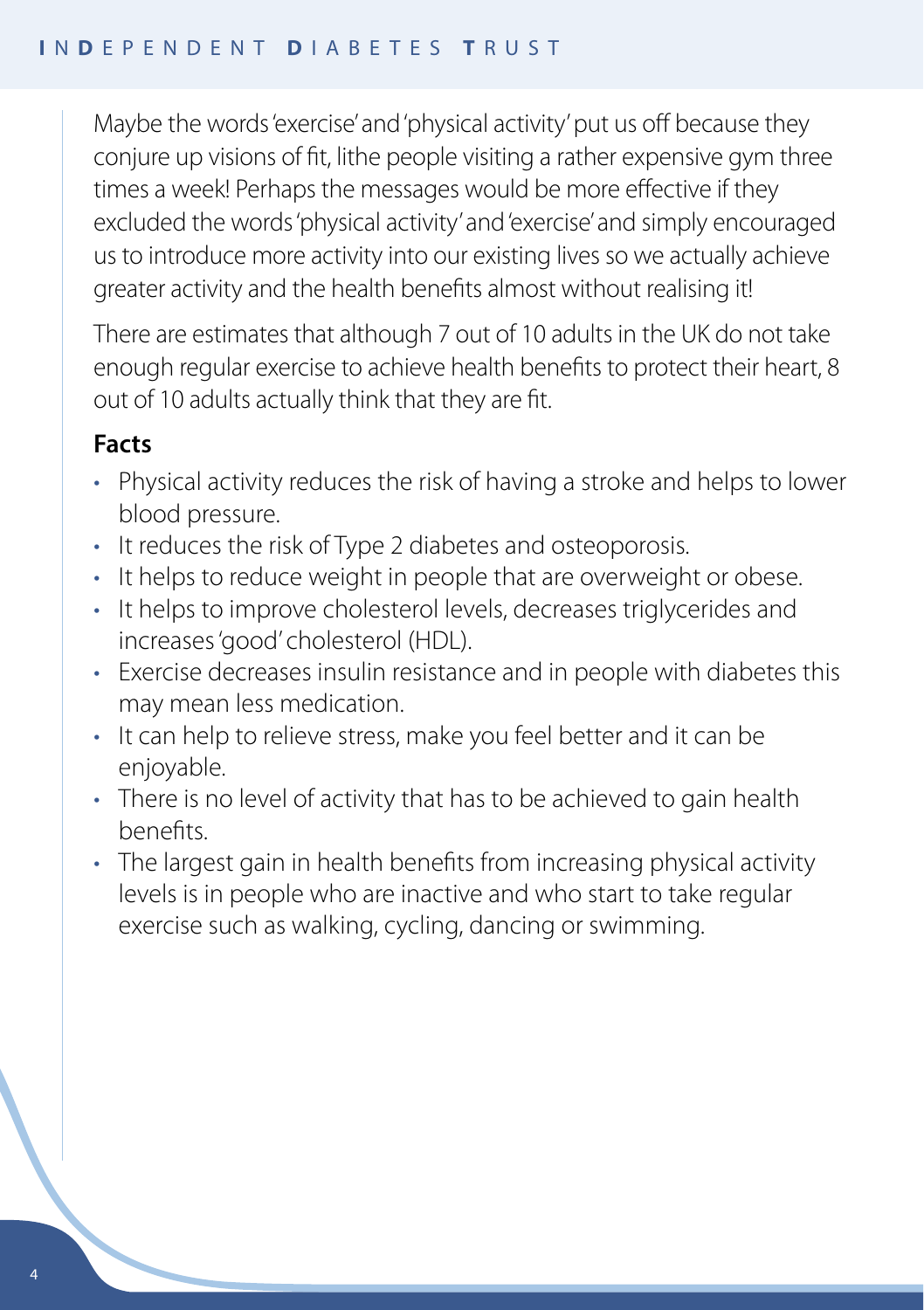## **Physical activity halves the risk of developing coronary heart disease**

In people that have already had heart attacks, those who have been physically active are twice as likely to survive the heart attack compared to those people who have not been active.

## *The major risk factors for coronary heart disease are:*

- Smoking
- High blood pressure
- High cholesterol levels
- Lack of exercise

## *Other factors that may affect your risks of having a heart attack:*

- Too much alcohol
- Excessive salt intake
- Obesity

## **The scientific evidence**

A review of 54 clinical trials involving 2,419 previously sedentary adults, published as long ago as 2002 in the Annals of Internal Medicine, concluded that regular exercise reduced the systolic blood pressure [the top number] by an average of 4 and diastolic blood pressure [the lower number] by an average of 2.6mm Hg. The results add to the evidence that exercise is important for treating high blood pressure and for preventing it occurring in healthy people.

While the study did not show what level of activity was ideal for lowering blood pressure, results of various types of aerobic exercise at all frequencies were beneficial to people who were previously sedentary – in other words any activity is better than none. The present recommendations are that people should have at least 30 minutes of moderate exercise on 5 or more days of the week.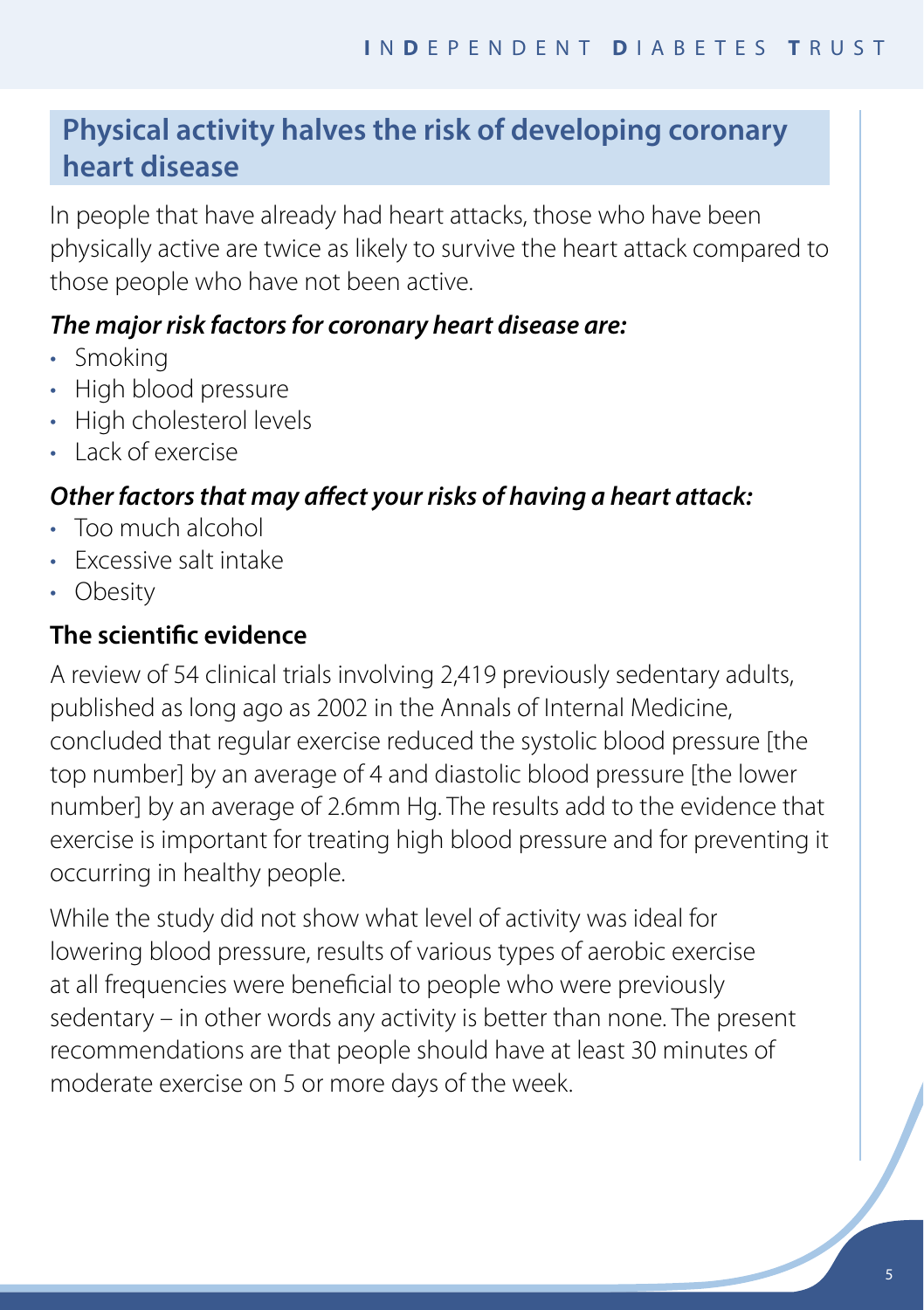#### **The cause of coronary heart disease**

It is caused when the arteries that supply blood to the heart become narrowed due to a gradual build up of fatty tissue [atheroma] within the walls of these arteries – this condition is called atherosclerosis. A heart attack is caused if a blood clot forms over the atheroma.

The development of this fatty tissue, or atheroma, is caused by the cells in the coronary artery walls taking up cholesterol and this is the beginning of the narrowing of the arteries. As we all know, some cholesterol is formed from the fats in the food we eat but it is important to remember that there are two types of cholesterol – the good and the bad!

**LDL cholesterol** [bad] forms the atheroma

**HDL cholesterol** [good] removes cholesterol from the circulation and appears to have a protective effect on the heart.

So ideally we should have lower levels of LDL cholesterol and higher levels of HDL.

#### **Why is physical activity important for your heart?**

Research indicates the following:

- Physical activity appears to raise HDL [good] cholesterol levels but does not affect LDL cholesterol levels.
- It helps to prevent blood clotting and so reduces the risk of a heart attack.
- It helps to lower blood pressure and also to prevent high blood pressure from developing.
- It helps to reach and maintain a healthy weight.

#### **Physical activity and diabetes**

#### **Facts:**

- Men with diabetes are 2 to 3 times more likely to develop coronary heart disease than men without diabetes.
- Women with diabetes are 4 to 5 times more likely to develop it than women without diabetes.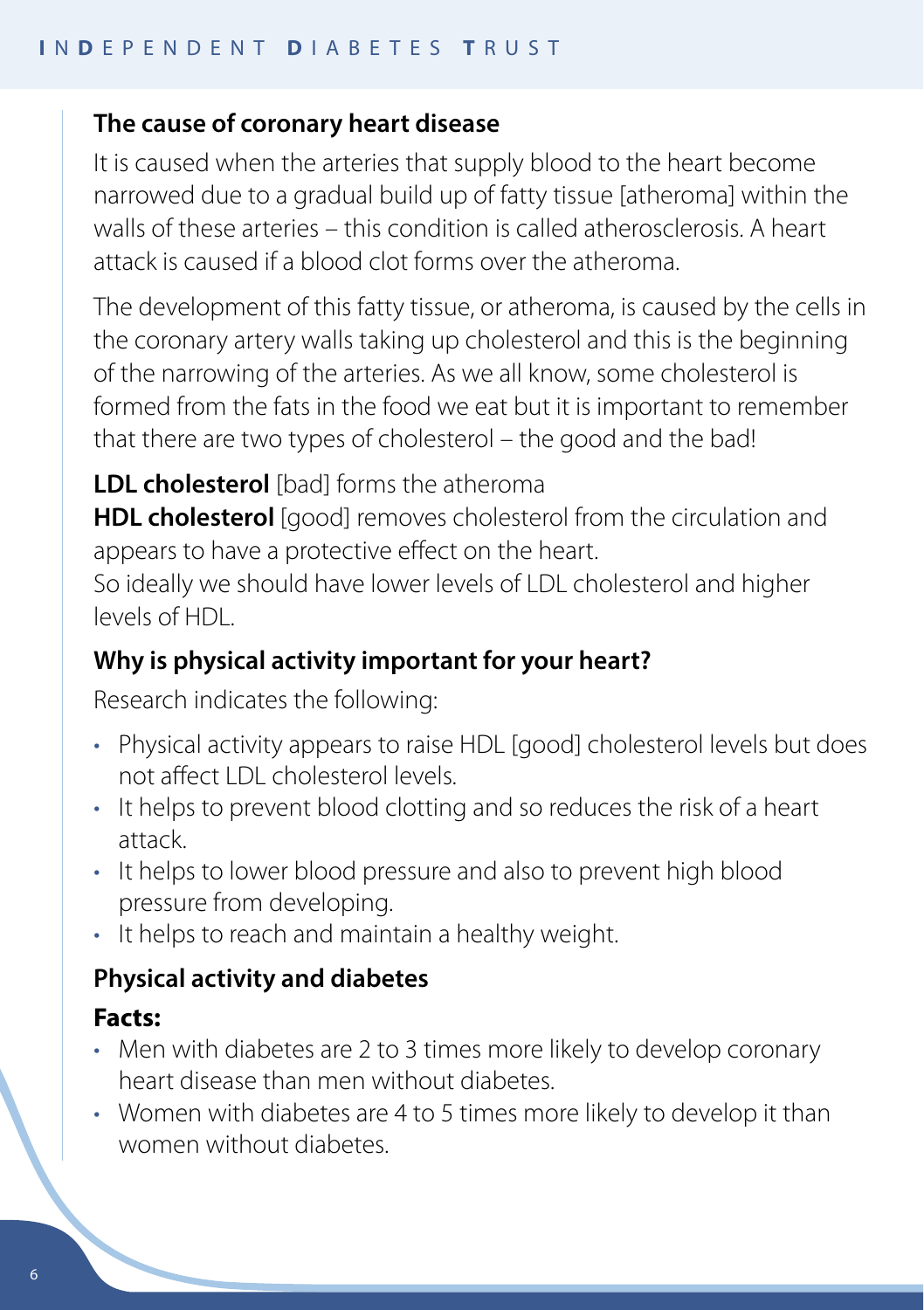- In people that already have diabetes, physical activity can reduce the amount of medications needed or reduce the insulin dose.
- Moderate, rhythmic exercise seems to reduce the risk of people developing Type 2 diabetes in middle age.

## **Blood pressure**

High blood pressure is a key concern for the general population but especially for people with diabetes. High blood pressure [hypertension] often causes no symptoms and no immediate problems. If you have high blood pressure your heart has to work harder to pump blood around your body and over time this can weaken it. It can also damage the walls of the arteries or cause a blockage and both of these situations can cause a stroke.

## **High blood pressure is a major risk factor for serious cardiovascular diseases such as:**

- **Coronary heart disease** where the main arteries supplying blood to the heart become clogged with fatty deposits [plaques].
- **Heart attacks** where the blood supply to the heart is blocked.
- **Strokes** where the blood supply to the brain is interrupted.
- **Thrombosis** caused by blood clots in the blood vessels.
- **Aneurysm** where there is a weakness in the blood vessel wall which forms a bulge in the blood vessel.

According to NHS Choices, in 90 – 95% of cases in the general population there is no single identifiable reason for a rise in blood pressure but all the evidence suggests that lifestyle plays a significant role. The main factors influencing high blood pressure are:

- age half of people over 75 have high blood pressure
- lack of exercise
- overweight
- poor diet
- excessive alcohol consumption.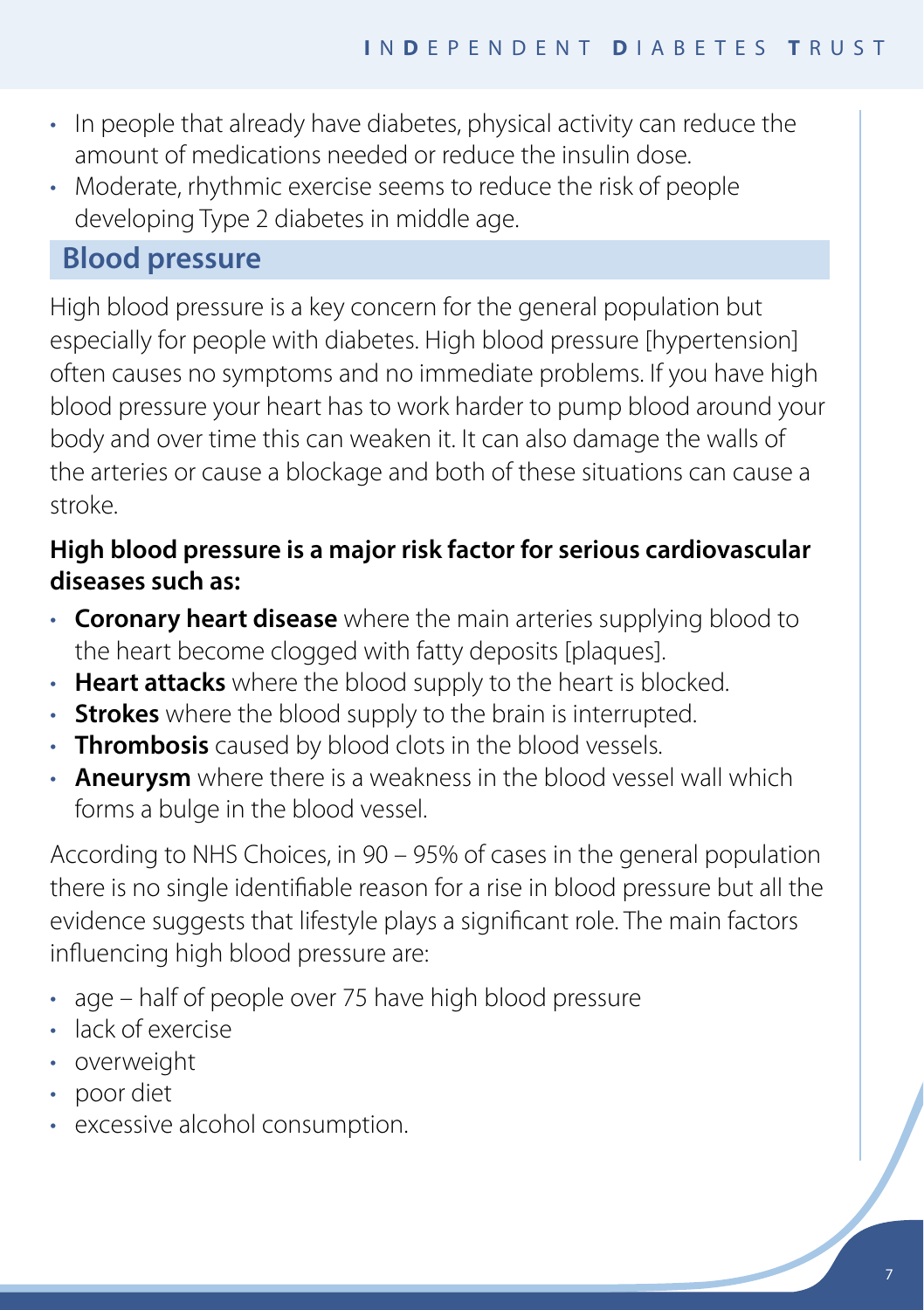#### **How is blood pressure measured?**

Blood pressure is measured in millimetres of mercury (mmHg). Two measurements are used:

- **Systolic pressure** the blood pressure exerted when the heart beats to force blood around the body.
- **Diastolic pressure** the blood pressure when the heart is resting between beats.

The measurement of the systolic pressure is given first, for instance 120 over 80 or 120/80mmHg and this means the systolic pressure is 120mmHg and the diastolic pressure is 80mmHg.

#### **High blood pressure and diabetes**

About 25% of people with Type 1 diabetes and about 80% of people with Type 2 diabetes have high blood pressure. Unfortunately, as we are aware, having diabetes already raises the risk of heart disease, stroke, kidney disease and other complications, so having high blood pressure raises these risks even more.

High blood pressure is usually defined as having sustained blood pressure of 140/90mmHg or above but if you have diabetes your doctor will probably want your blood pressure to be 130/80mmHg or lower because of the greater risks associated with diabetes and high blood pressure.

#### **Treatment**

High blood pressure can be treated or prevented in some cases by making lifestyle changes, such as eating a healthy diet, exercising regularly and reducing alcohol intake. Often medication is necessary to lower blood pressure and people with diabetes may be given drugs known as ACE inhibitors [angiotensin receptor blockers] because they are thought to also have a protective effect on the kidneys. However, other blood pressure-lowering drugs may be used. ACE inhibitors may also be given to protect the kidneys even when blood pressure is not high.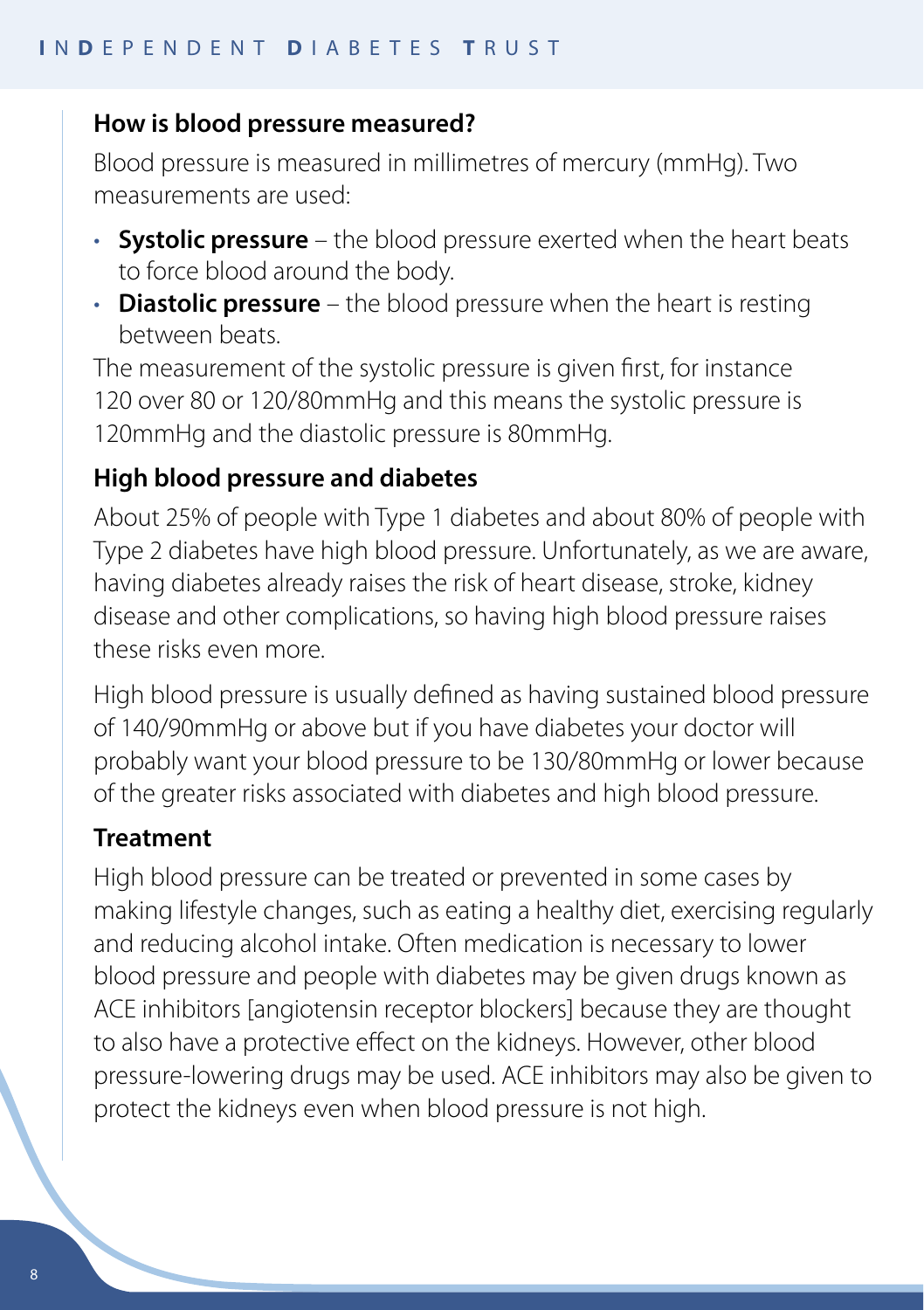#### **Blood pressure research**

## *Taking blood pressure pills at night*

The findings of a 5-year study have shown that the timing of blood pressure medication with the person's body clock makes it more effective and offers greater protection against heart attacks, strokes and other cardiovascular diseases. (Chronobiology International, Oct. 2010) This could well change the way blood pressure medication is given and have a significant impact on the type of treatment people with high blood pressure receive. The results were quite amazing:

- The group of patients who took at least one of their medications at night had a third of the number of cardiovascular disease episodes experienced by those taking all their blood pressure medications in the morning.
- Taking at least one blood pressure medication at bedtime was the best way to achieve normal sleep-time blood pressure but also the best way to control day-time blood pressure.

Historically, medical professionals have worked on the assumption that sleep-time blood pressure levels will drop by 10-20% from daytime levels. However, for many patients this doesn't happen and sleep-time therefore becomes a high risk period. If you are taking blood pressure tablets, then do discuss this with your doctor before making any changes.

## *Diastolic blood pressure too low has risks in Type 2 diabetes*

Treating blood pressure so the diastolic pressure is below 70mmHg in people with Type 2 diabetes can increase the risk of cardiovascular problems according to research. (Healthcare Republic 16.11.10) The researchers, who studied 1,791 people with Type 2 diabetes and high blood pressure, said that although evidence supports the recommendations for the upper levels of blood pressure, there is little evidence on how far blood pressure should be lowered.

This research supported blood pressure levels of about 140mmHg and a diastolic [the lower number] of below 80mmHg. However, it also found that people with a diastolic pressure of below 70mmHG were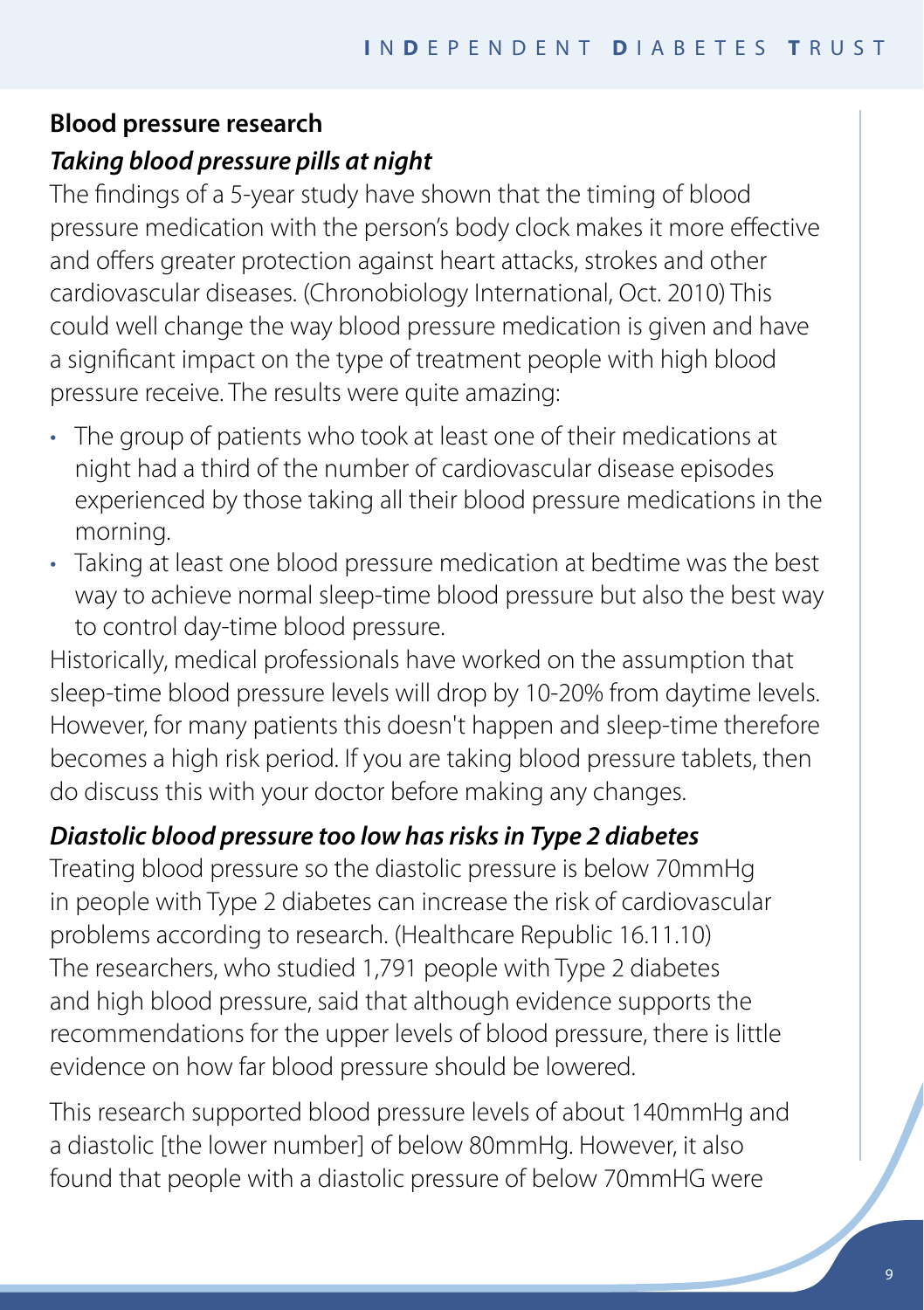nearly twice as likely to have a cardiovascular event as those with higher diastolic blood pressure. This risk increased at even lower levels of diastolic pressure – those below 60mmHG were 28 times more likely to have a cardiovascular event. If this is something that concerns you, then you should discuss it with your doctor.

## **Types of activity**

#### *There are three main types of exercise:*

**Aerobic activity** – this type of exercise benefits your heart. It is any activity that is rhythmic and repetitive, such as walking, swimming, cycling and dancing. These activities increase the body's demand for oxygen so making the heart and lungs work harder and more efficiently.

**Isometric exercise** - this increases muscle tension without moving a joint, such as pushing against a wall. Isometric exercise does not help the heart and circulation. It should be avoided by people with heart disease or high blood pressure because it can increase blood pressure so putting the heart under stress.

**High intensity endurance exercise** – as the name suggests, this type of exercise includes activities such as marathon running.

#### **Is it safe to start exercising?**

- If you already have had a heart attack or any other heart condition such as angina or you have high blood pressure, you should always discuss with your doctor how much and what sort of exercise you should do. There are certain heart conditions where exercise may not be advisable.
- Always stop exercising if you get any pain or feel dizzy, sick or unwell. If the symptoms don't go away or come back later, see your doctor.
- It is unsafe to exercise when you have a viral infection such as a sore throat.
- It is always sensible to gradually build up your physical activity in terms of both the time spent and the intensity. A sudden increase in exercise, especially vigorous exercise can be dangerous especially in middle aged people.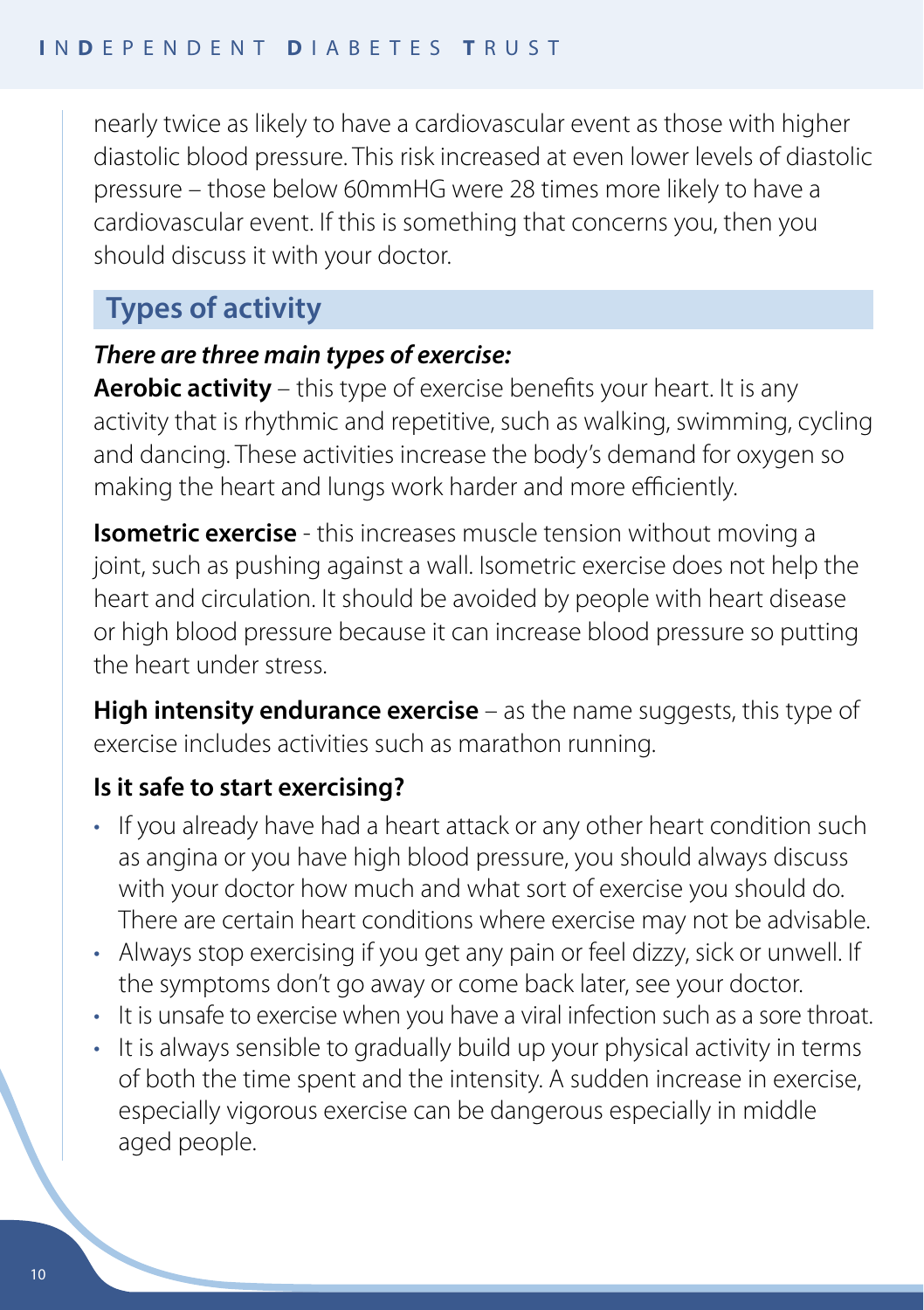## **Tips for exercising**

- Discuss the best type of exercise for you with your doctor or diabetes healthcare team.
- If you are not used to exercising, start slowly and build up gradually.
- Don't give up easily. If you get into the habit of exercising several times a week for 3 months, you are likely to continue and still be taking some exercise a year later.
- Walking or exercising with a spouse, partner or friend is more likely to be continued than doing it alone.
- Fitness can be part of a weight loss programme and just walking a few miles over a week can help.
- Exercise makes you feel better, breathe more easily and generally feel better about yourself.
- Moderate intensity exercise like brisk walking, cycling or swimming is better at lowering fat levels in the blood and increasing insulin sensitivity than low intensity exercise like walking, housework or gardening.
- Moderate to high intensity exercise four times a week has the most beneficial effect on the heart.
- Wear comfortable, well fitting shoes or trainers.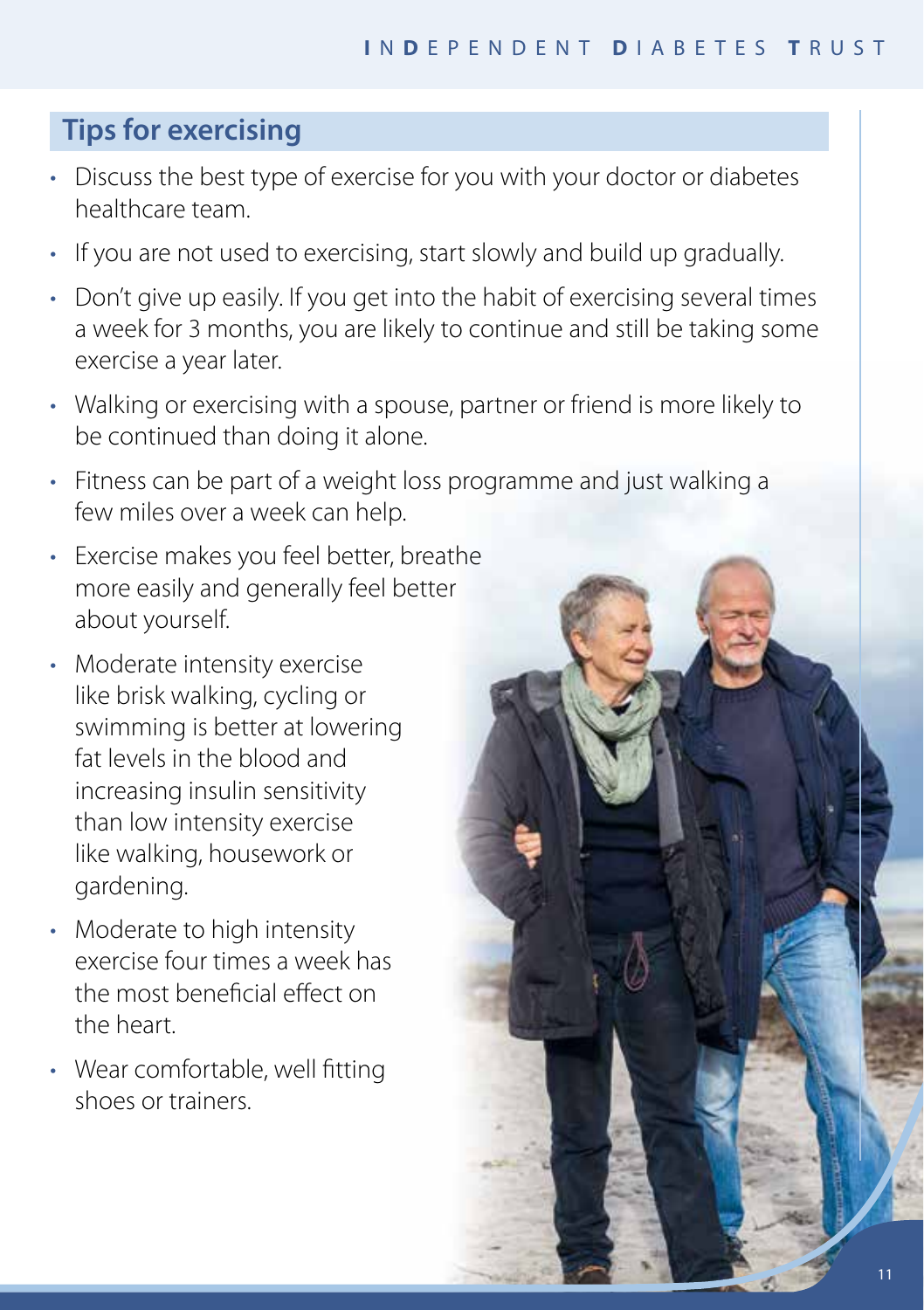#### **Exercise for people taking insulin or tablets which can cause low blood glucose levels (hypoglycaemia)**

Keeping fit is recommended for people with diabetes, including those being treated with insulin. However, injected insulin cannot mimic the response of a healthy pancreas to exercise and a fitness programme initially may worsen glucose control until the insulin user learns how their body responds to exercise and the amount of carbohydrate and insulin that is needed.

People being treated with insulin often underestimate the impact of exercise on their blood glucose levels. Regular moderate intensity exercise, such as brisk walking or swimming, is easier to manage than high intensity endurance exercise such as marathon running.

If you have diabetes which is treated with insulin or one of the drugs for Type 2 diabetes that can cause low blood glucose levels (hypoglycaemia), it is important to eat sufficient carbohydrates before, during and after exercise to avoid hypoglycaemia.

- Eating a meal of slow-acting carbohydrates about an hour before exercising will keep your blood sugars steady during exercise. Examples: porridge, cereal or multi-grain bread.
- Eating fast-acting carbohydrate immediately after exercise will help to prevent hypoglycaemia and will help to re-stock the liver stores of glycogen which the body turns into glucose when needed. Examples: a piece of fruit, fruit juice or biscuits.
- Regular blood glucose monitoring is important when exercising to avoid both high and low blood sugars.

*Hypoglycaemia can occur 12 – 14 hours, or even longer, after exercise. This is because the body uses up any circulating glucose to try to replace the glycogen stores in the liver. In addition, exercise increases the sensitivity of the body tissues to insulin, especially the muscles.*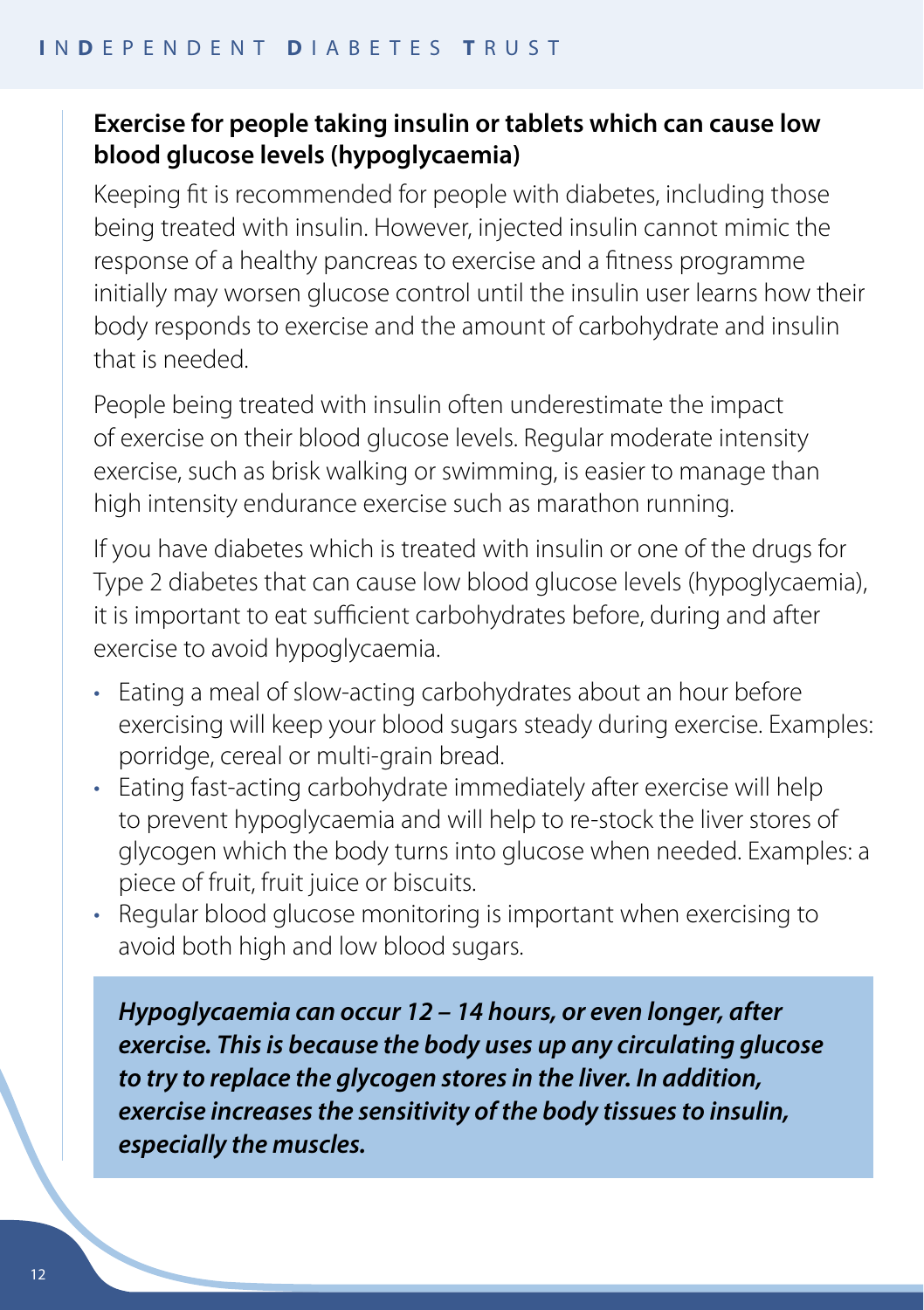## **Vigorous exercise can raise blood glucose levels**

Hypoglycaemia is seen as the main risks when taking insulin and it is often not recognised that vigorous exercise can raise blood glucose levels. This effect has been shown in several studies.

## **What type of exercise can raise blood glucose levels?**

Here are some examples:

- Exercising at a constant speed for several minutes or longer, such as swimming, running or cycling. A good way to judge if the exercise may raise your blood glucose levels is if your breathing is deep and you cannot talk to the person next to you.
- Playing a vigorous sport which includes short bursts of speed alternating with periods of moderate intensity, such as football or tennis.

This level of exertion activates the sympathetic nervous system which in turn produces the 'fight or flight' response which helps the body meet emergency needs. Stress hormones adrenalin and others are released into the blood and they stimulate the liver to release glucose at a faster rate than normal. When this release is faster than the rate glucose is absorbed by the active muscle tissue, blood glucose levels rise. This process is similar to what can happen during a severe hypo – the body goes into a defence mechanism as a protection and the liver releases glucose to raise blood glucose levels.

**Hart** 

With moderate intensity exercise, the stress hormones are not significantly produced and so blood glucose levels do not go up and will tend to drop, so a snack before the activity is advisable

(or a lowering of the insulin dose).

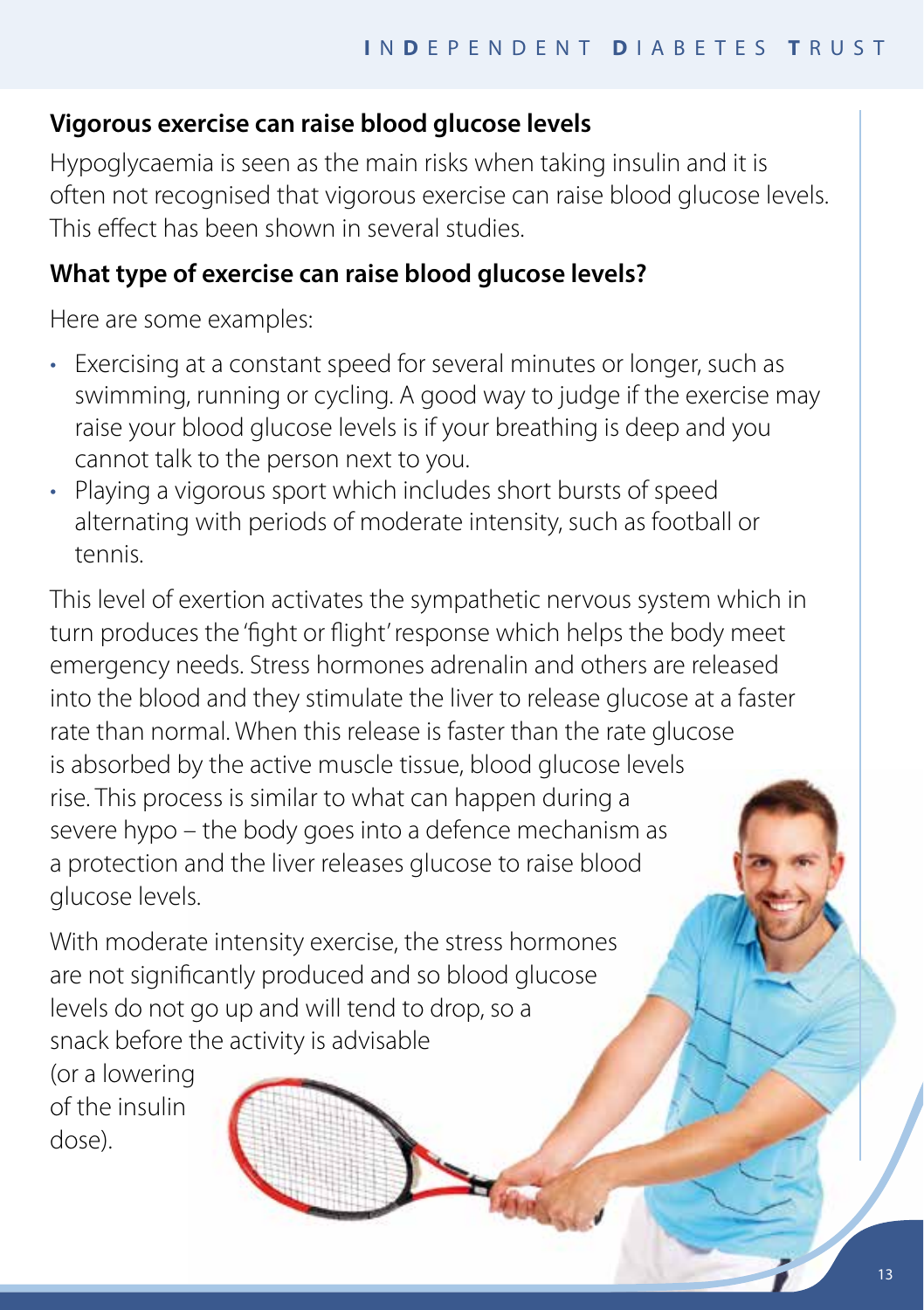#### **Know how different types of exercise affect you**

So the intensity of the activity or exercise strongly influences the blood glucose responses. Knowing how various types of exercise affect your blood glucose - is it likely to raise them or lower them - is important in trying to manage blood glucose levels. It also helps to avoid giving carbohydrate snacks when a particular type of exercise will raise glucose levels anyway as this could lead to hyperglycaemia.

The message here really is to know what happens to you and your blood glucose levels with different types of activity - light gardening or taking a walk can cause a hypo but a game of tennis may have just the opposite effect. This is what makes Type 1 diabetes such a difficult condition to manage!

## **Get active - from the comfort of your chair**

If you have difficulty standing or walking, it doesn't have to mean exercise is out of the question. We all know that being physically active is good for us, but not everyone can take part in activities like walking, cycling or aerobics classes. If that's the case for you, but you want to keep active, then chair-based

exercises could be just what you're looking for. They will help to improve mobility and prevent falls. You can use these exercises if you have trouble getting up and about, or even if you just want a change of activity on days you can't get outdoors.

If you have a heart condition, check with your GP before you start. There are specific exercise programmes for people with a heart condition that your GP, cardiologist and cardiac team can help you with.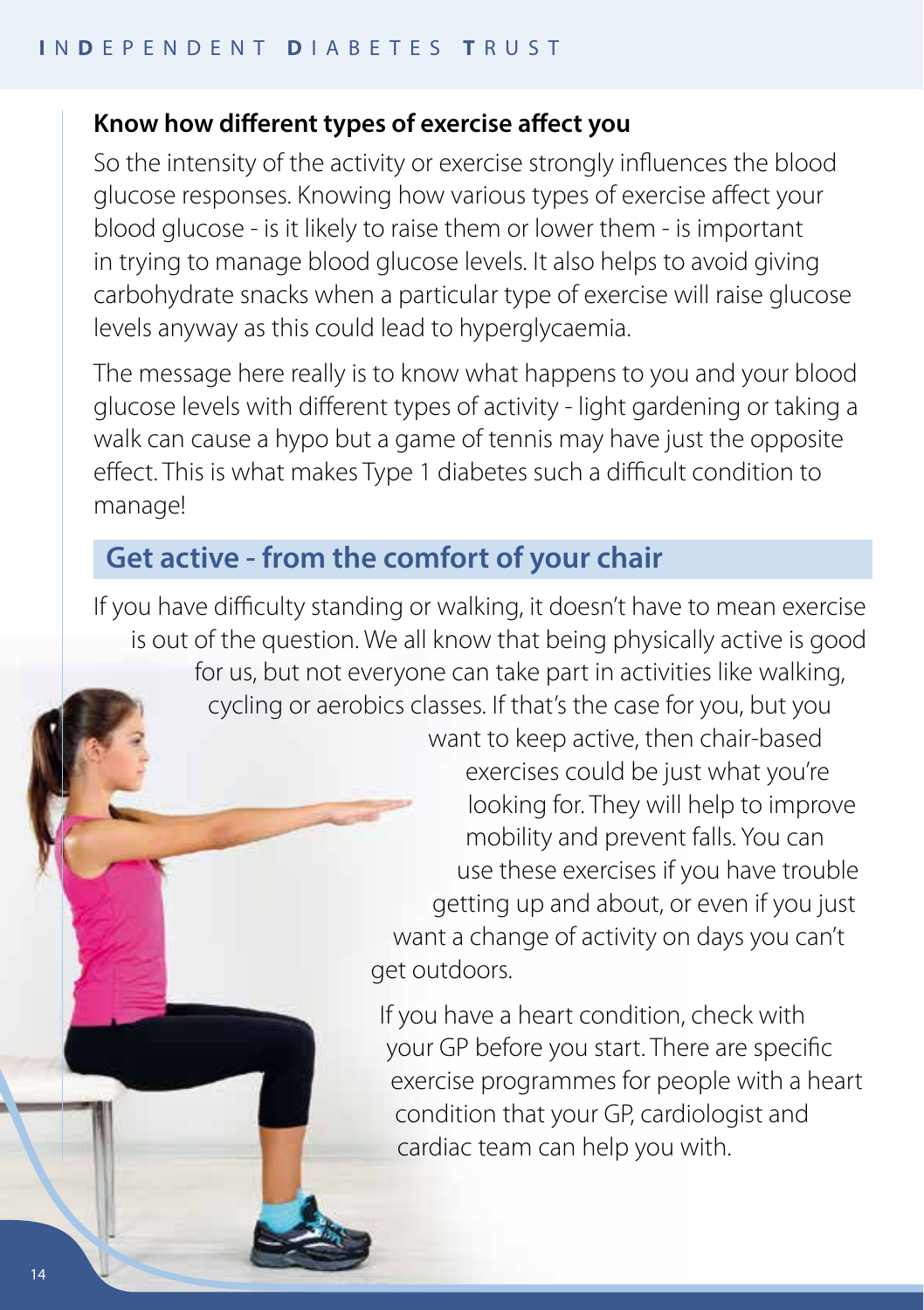Chair-based exercise can be done at home or in small groups and is easy to fit in to your daily routine. There are three basic types of chair exercises:

- Flexibility exercises (stretching) to help to improve mobility and help to prevent falls.
- Strength exercises to help to improve health and mobility.
- Balance exercises, again to help to improve health and mobility.

For chair-based exercises, choose a chair that is stable, solid and doesn't have wheels and avoid one with arms as this could restrict your movement. You should be able to sit with your feet flat on the floor with your knees bent at right angles. Wear loose, comfortable clothes and keep some water close by.

Set realistic goals for yourself and build up slowly. For example, you could aim to do 10 to 20 minutes every other day for two weeks. Then, if you achieve that and don't get too tired, you could plan to do more or carry on for a few more weeks and then reassess your goal. Even a small amount of activity can be a tremendous boost to your wellbeing and help you to tone and strengthen. So why not give it a go? You might be surprised at just how good it makes you feel.

NHS Choices website provides details of sitting exercises which can be found at: www.nhs.uk/exercises-for-older-people If you do not have access to the internet, ask a young person to print them off for you!

## **IDDT publishes a range of leaflets some of which may be of particular interest in relation to exercise:**

- **Weight and Diet**
- **Carbohydrates**
- **Hypoglycaemia**

To obtain these leaflets or for a copy of IDDT's publication list contact IDDT, PO Box 294, Northampton NN1 4XS

Telephone 01604 622837 or e-mail enquiries@iddtinternational.org

© IDDT January 2015